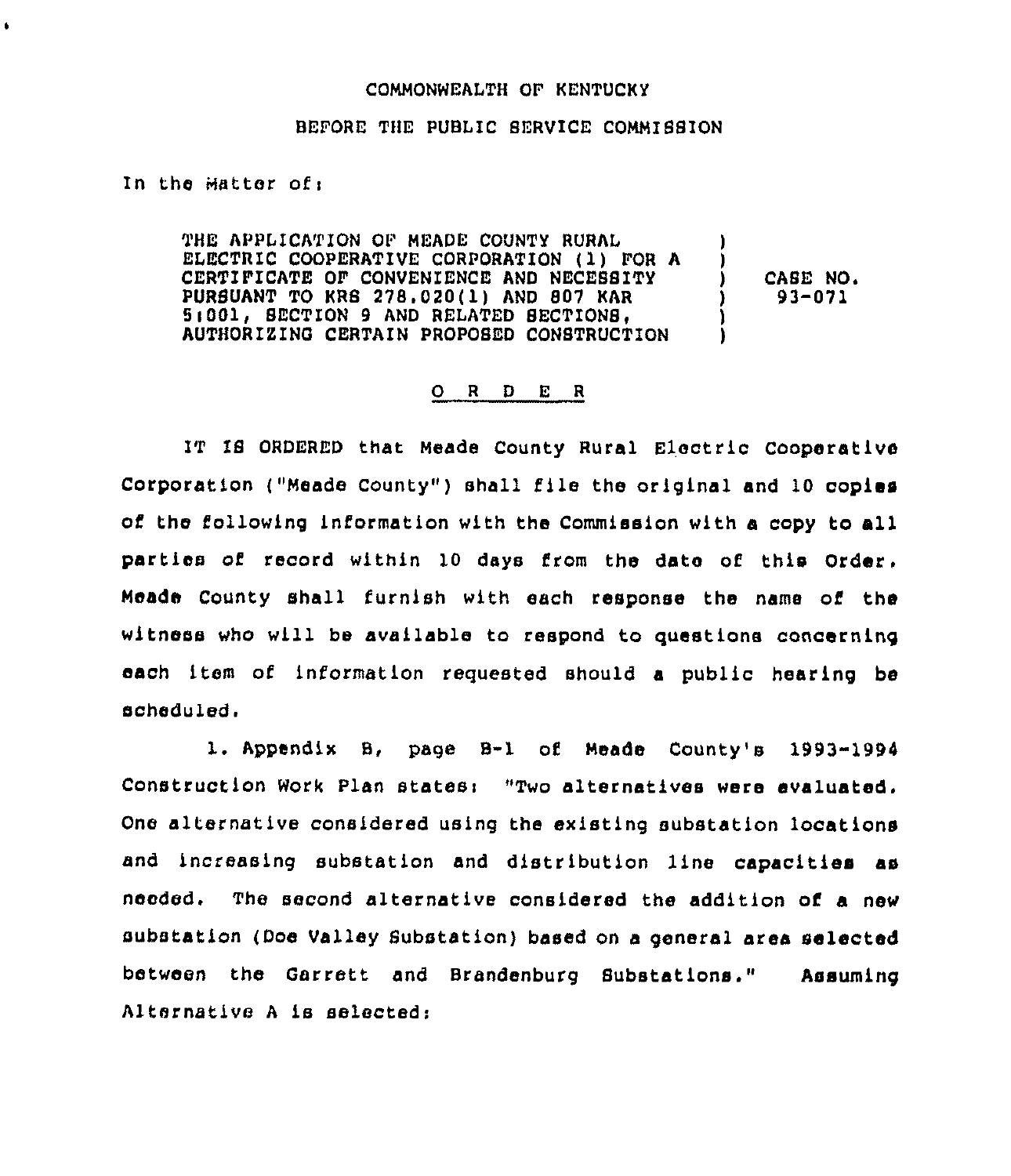a. Identify the modifications to the 1993-1994 Construction Work Plan required because of Alternative A's selection. Explain why each modification is required.

b. Provide a revised REA Form 740C.

c. Provide <sup>a</sup> voltage drop study based on 1994 loads and using Alternative <sup>A</sup> circuitry.

2. a. State whether Big Rivers Electric Corporation ("Big Rivers") must acquire additional easements to construct the 1.5 miles of 69KV transmission line to serve the proposed substation.

 $b.$  If yes,

 $\bullet$ 

( 1) State the estimated cost of easement acquisition.

(2) State whether the cost of acquiring such easements is included in the summary of estimated cost for Alternative B. If the cost is not included, explain why it was not.

(3) State whether Big Rivers has secured all necessary easements already.

3. a. State whether Neade County has purchased already property on which to locate the proposed substation.

b. If yes, state the cost of this property.

4. a. Btate whether Neade County must acquire additional easements to construct the proposed substation.

b. If yes, state the cost of acquiring such easements.

5. a. Provide <sup>a</sup> voltage drop study based on 1994 loads using existing system circuitry.

 $-2-$